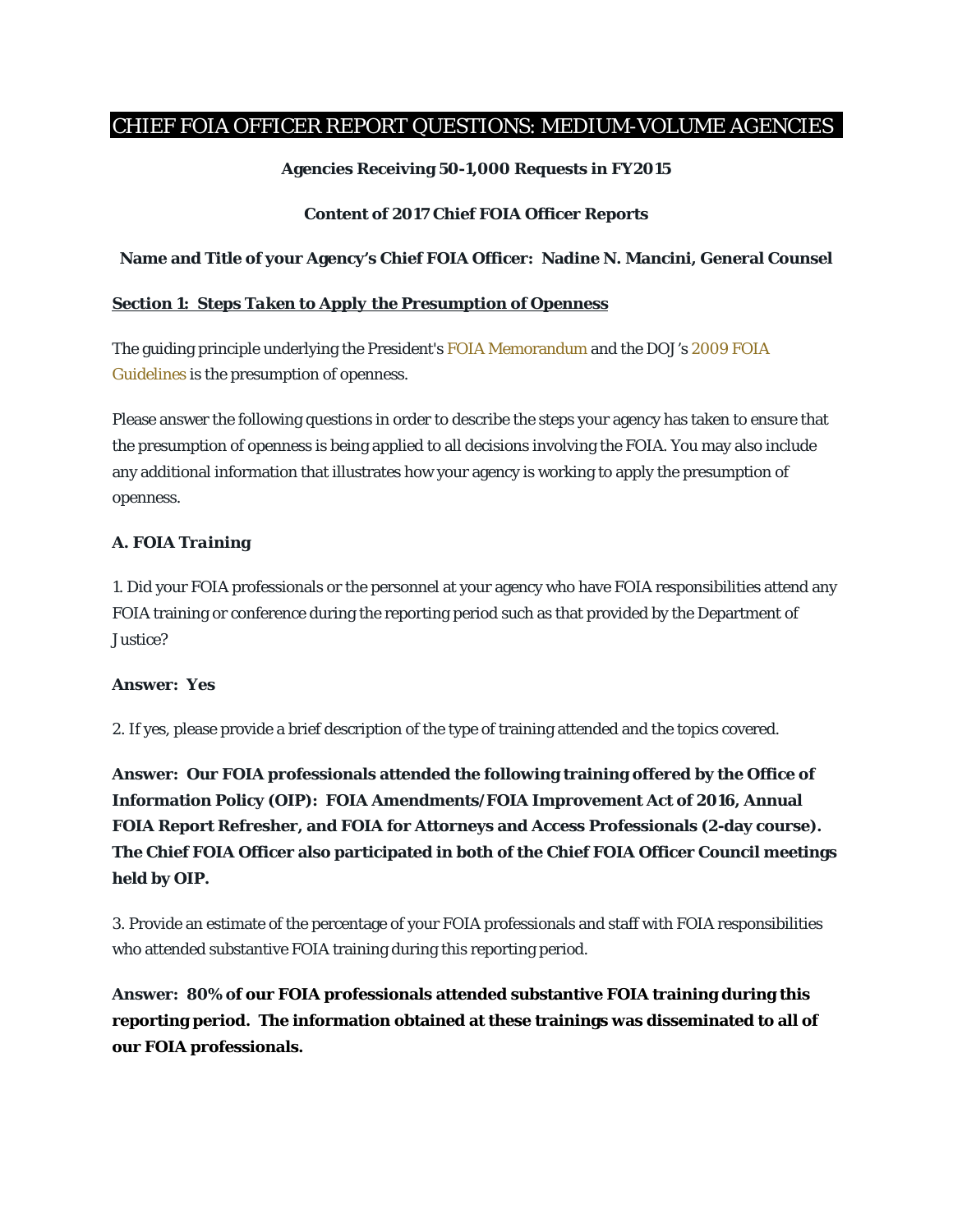4. OIP has directed agencies to "take steps to ensure that all of their FOIA professionals attend substantive FOIA training at least once throughout the year." If your response to the previous question is that less than 80% of your FOIA professionals attended training, please explain your agency's plan to ensure that all FOIA professionals receive or attend substantive FOIA training during the next reporting year.

#### **Answer: N/A.**

#### *B. Outreach*

5. *OPTIONAL:* Did your FOIA professionals engage in any outreach or dialogue with the requester community or open government groups regarding your administration of the FOIA?

**Answer: In December 2016, OSHRC revised its FOIA regulations to account for the statutory amendments included in the FOIA Improvement Act of 2016; the agency also added procedures pertaining to confidential commercial information and preservation of records, clarified existing procedures, and updated contact information. Before finalizing, OSHRC published its proposed revisions in the Federal Register for public comment to ensure that the requester community, as well as the general public, had an opportunity to review the changes and provide feedback to OSHRC. OSHRC also revised its Open Government Plan in December 2016, which is available on the Open Government page of the agency's website. OSHRC's Open Government Plan outlines OSHRC's approach to maintaining transparency and openness, as well as its FOIA procedures.** 

#### *C. Other Initiatives*

6. Describe any efforts your agency has undertaken to inform non-FOIA professionals of their obligations under the FOIA?

**Answer: OSHRC's handbook for new employees continues to include OIP's 2015 infographic to immediately apprise employees of the role they play in the FOIA process. Additionally, in accordance with OIP's guidance, the Chief FOIA Officer notified all OSHRC personnel of their responsibility under the Federal Records Act to provide any records in a non-official email account that have not been copied into an OSHRC email account if such records are responsive to a FOIA request. In conjunction with this notification, OSHRC revised the search requests that its FOIA professionals provide non-FOIA personnel to assist in processing FOIA requests so that the requests now include information regarding records contained in non-official email accounts.**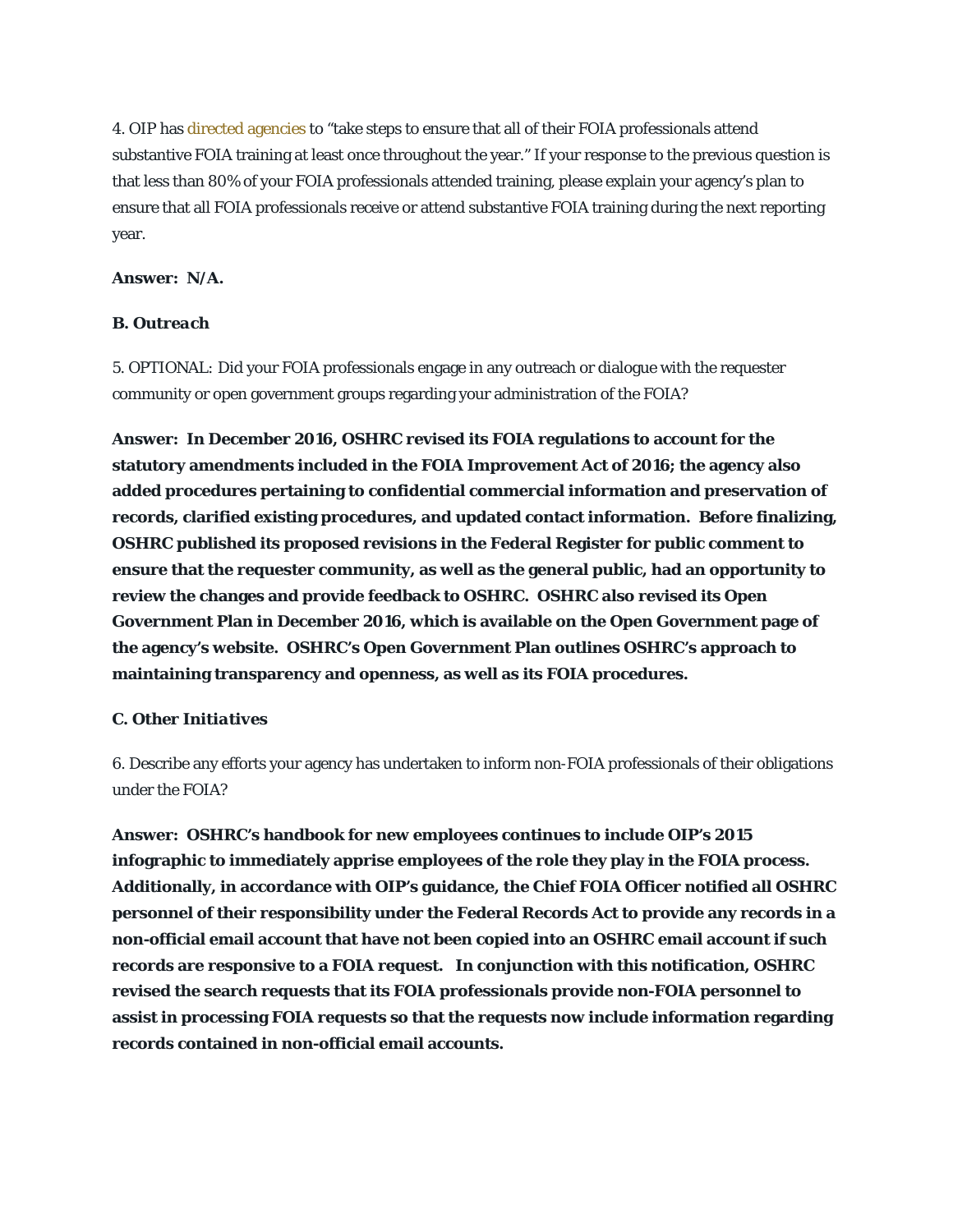7. If there are any other initiatives undertaken by your agency to ensure that the presumption of openness is being applied, please describe them here.

# **Answer: In determining whether to redact or withhold a requested record, OSHRC always considers the presumption of openness before making a final decision about the release.**

# *Section II: Steps Taken to Ensure that Your Agency Has an Effective System in Place for Responding to Requests*

The DOJ's 2009 FOIA Guidelines emphasized that "[a]pplication of the proper disclosure standard is only one part of ensuring transparency. Open government requires not just a presumption of disclosure, but also an effective system for responding to FOIA requests." It is essential that agencies effectively manage their FOIA program.

Please answer the following questions to describe the steps your agency has taken to ensure that the management of your FOIA program is effective and efficient. You should also include any additional information that that describes your agency's efforts in this area.

# *A. Processing Procedures*

1. For Fiscal Year 2016, what was the average number of days your agency reported for adjudicating requests for expedited processing? Please see Section VIII.A. of your agency's Fiscal Year 2016 Annual FOIA Report.

# **Answer: 3.**

2. If your agency's average number of days to adjudicate requests for expedited processing was above ten calendar days, please describe the steps your agency will take to ensure that requests for expedited processing are adjudicated within ten calendar days or less.

# **Answer: N/A.**

3. *OPTIONAL:* During the reporting period, did your agency conduct a self-assessment of its FOIA program? If so, please describe the methods used, such as reviewing Annual Report data, using active workflows and track management, reviewing and updating processing procedures, etc.

**Answer: During the process of revising its FOIA regulations, OSHRC reviewed all FOIA program procedures to ensure that the agency continues to efficiently and effectively process all FOIA requests. OSHRC also reviewed and revised its response letter templates to conform with the FOIA Improvement Act of 2016. In addition, OSHRC revised all search**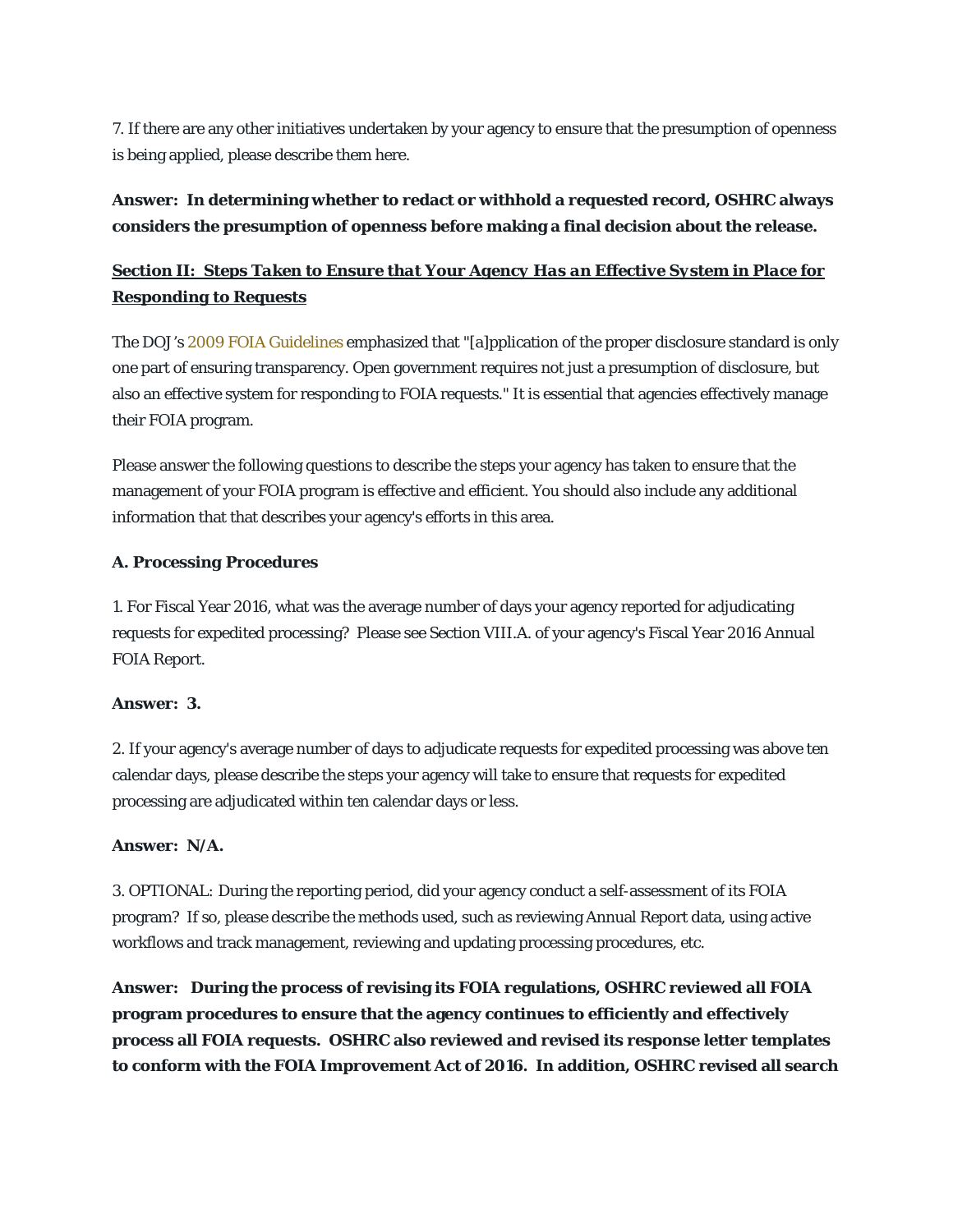# **requests to remind OSHRC employees of their obligations regarding records contained in non-official email accounts.**

4. Please provide an estimate of how many requests your agency processed in Fiscal Year 2016 that were from commercial use requesters. If your agency is decentralized, please identify any components within your agency that received a majority of their requests from use requesters.

# **Answer: 13.**

# *B. Requester Services*

5. *OPTIONAL:* Does your agency provide a mechanism for requesters to provide feedback about their experience with the FOIA process at your agency? If so, please describe the methods used, such as making the FOIA Public Liaison available to receive feedback, using surveys posted on the agency's website, etc.

**Answer: Because of the small number of FOIA requests received per year at OSHRC, our FOIA team of professionals continues to be able to provide personalized service to each requester. OSHRC's FOIA professionals are available to assist and communicate with requesters throughout the entire FOIA process. Once a request has been fully processed, the requester is informed that our FOIA Public Liaison and FOIA Disclosure Officer remain available to discuss the request or assist with additional questions. Through this mechanism, OSHRC's FOIA Disclosure Officer has received some feedback from requesters.**

6. The FOIA Improvement Act of 2016 requires additional notification to requesters about the services provided by the agency's FOIA Public Liaison. Please provide an estimate of how often requesters sought assistance from your agency's FOIA Public Liaison.

**Answer: Our FOIA Public Disclosure Officer is the initial point of contact for FOIA requests, so requesters frequently seek, and are promptly provided with, assistance from the Public Disclosure Officer. During this reporting period, there were no instances when requesters sought assistance from our FOIA Public Liaison.** 

7. The FOIA Improvement Act of 2016 requires agencies to make their reference material or guide for requesting records or information from the agency electronically available to the public. Please provide a link to your agency's FOIA reference guide.

# **Answer: http://www.oshrc.gov/foia/foiaguide.html [updated version in progress]**

# *C. Other Initiatives*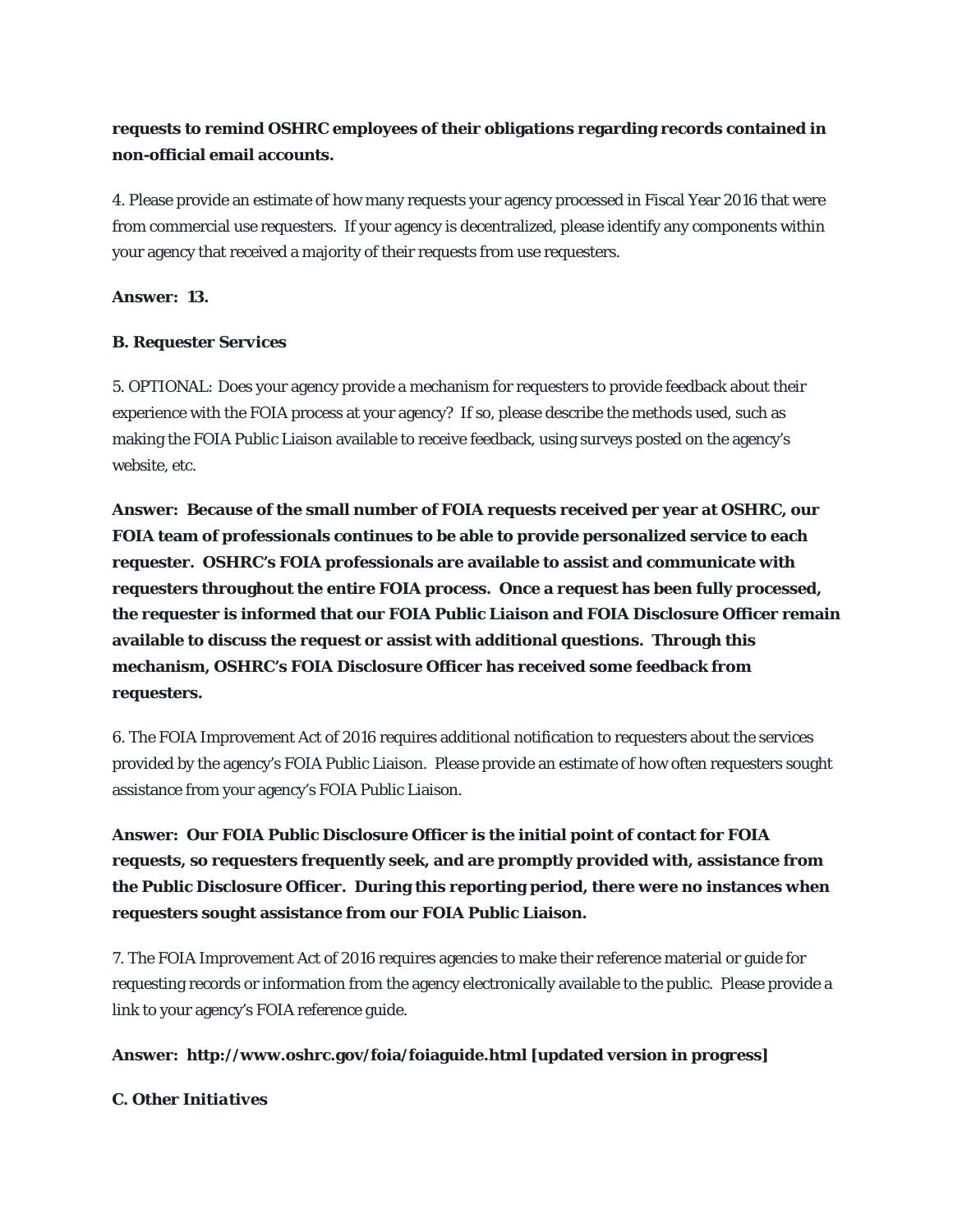8. If there are any other steps your agency has undertaken to ensure that your FOIA system operates efficiently and effectively, such as improving search processes, eliminating redundancy, etc., please describe them here.

**Answer: OSHRC added a senior attorney to its existing team of FOIA professionals to assist with revising and adapting the agency's FOIA program to the recent FOIA amendments and new policy initiatives, as well as provide overall program support. Our team works diligently to continue improving the efficiency of processing FOIA requests. Examples of such efforts include: (1) staying in close contact with the agency offices that maintain requested records to process requests within the statutorily required response times; (2) learning and utilizing OSHRC's new electronic filing system to improve record search capabilities when processing FOIA requests that seek records associated with OSHRC cases; and (3) providing a Spanish language version of OSHRC's online FOIA request form on the agency's FOIA webpage. This fiscal year, more than half of our FOIA requesters submitted their requests using OSHRC's online FOIA request form, which helps to streamline processing.** 

# *Section III: Steps Taken to Increase Proactive Disclosures*

Both the President's and DOJ's FOIA memoranda focused on the need for agencies to work proactively to post information online without waiting for individual requests to be received.

Please answer the following questions to describe the steps your agency has taken to increase the amount of material that is available on your agency websites. In addition to the questions below, you should also describe any additional steps taken by your agency to make and improve proactive disclosures of information.

# *A. Posting Material*

1. Describe your agency's process or system for identifying "frequently requested" records that should be posted online.

# **Answer: Consistent with the recent FOIA amendments, any record requested (or anticipated to be requested) three or more times is flagged by our FOIA professionals and posted online in our e-FOIA Reading Room.**

2. Does your agency have a distinct process or system in place to identify other records for proactive disclosure? If so, please describe your agency's process or system.

# **Answer: Yes. Because of the small number of FOIA requests processed per year at OSHRC, our FOIA professionals are able to flag records that may be of public interest and**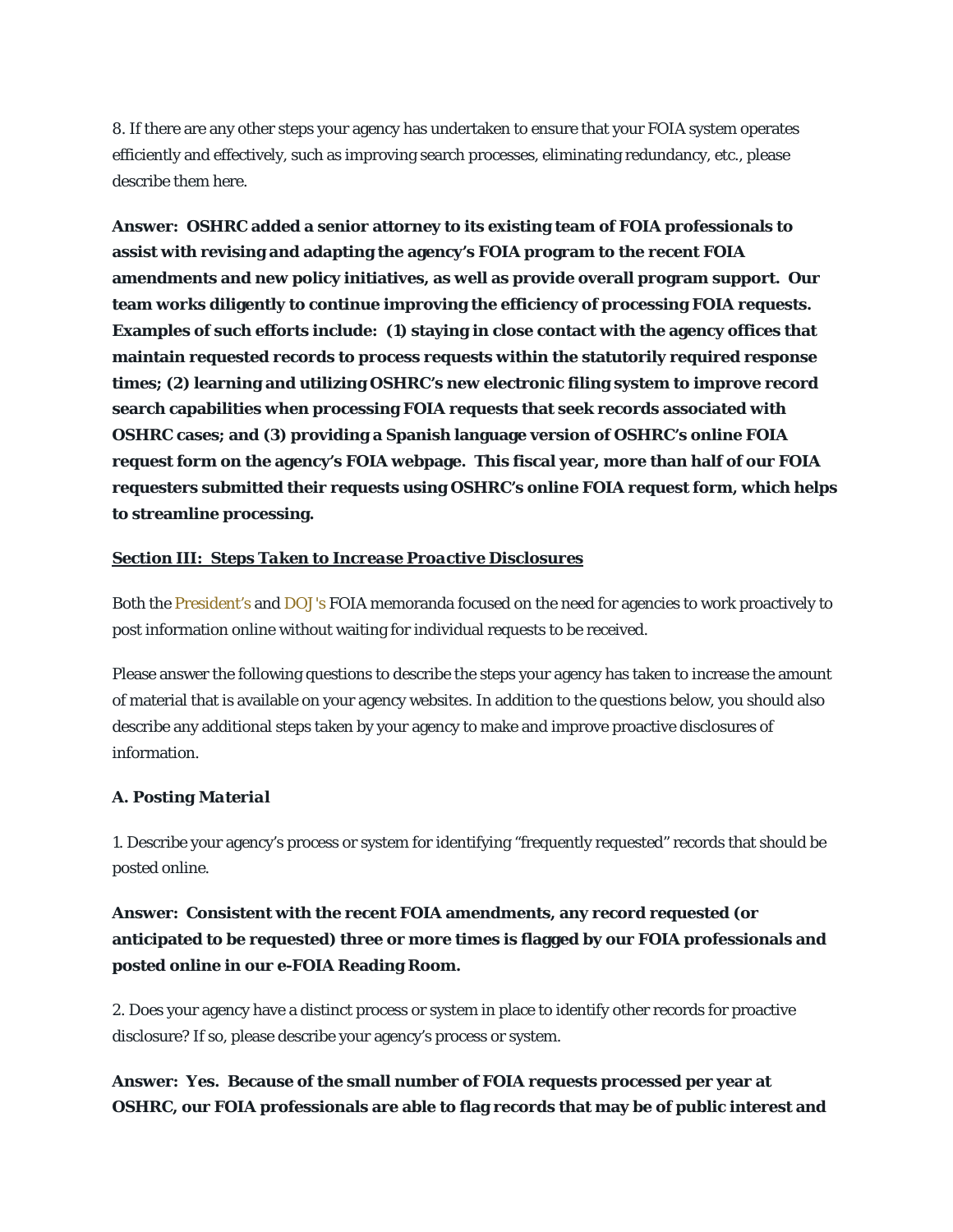# **immediately consider whether such materials should be proactively disclosed on our website.**

3. Has your agency encountered challenges that make it difficult to post records you otherwise would like to post?

# **Answer: No.**

4. If so, briefly explain those challenges and how your agency is working to overcome them.

# **Answer: N/A.**

5. Provide examples of material that your agency has proactively disclosed during the past reporting year, including links to the posted material.

# **Answer: OSHRC maintains a comprehensive e-FOIA Reading Room where the records flagged by our FOIA professionals for proactive disclosure are posted.**

**http://www.oshrc.gov/foia/foia\_reading\_room.html. Additionally, this year OSHRC continued to proactively disclose records, such as reports concerning monthly dockets, case activity, and new cases received; decisions, both final and pending, issued by administrative law judges, as well as interlocutory orders that they deemed significant; briefing notices for cases that the Commission has exercised its discretionary authority to review; and final decisions issued by the Commission.** 

**http://www.oshrc.gov/decisions/index.html** *and* **http://www.oshrc.gov/open.html.** 

6. Did your agency use any means to publicize or highlight important proactive disclosures for public awareness? If yes, please describe these efforts.

**Answer: Yes. The homepage of OSHRC's website notifies those accessing it of the "Latest News & Information," which often includes hyperlinks to recently issued decisions by the Commission and administrative law judges. Additionally, in the event a requester is unaware of a pertinent proactive disclosure, OSHRC's FOIA professionals maintain a policy of notifying requesters when records related to their request are already available for download from the agency's website.** 

# *B. Other Initiatives*

7. If there are any other steps your agency has taken to improve proactive disclosures, please describe them here. For example, has your agency engaged requesters in determining how and what to post? Has your agency used web analytics to inform your proactive disclosures?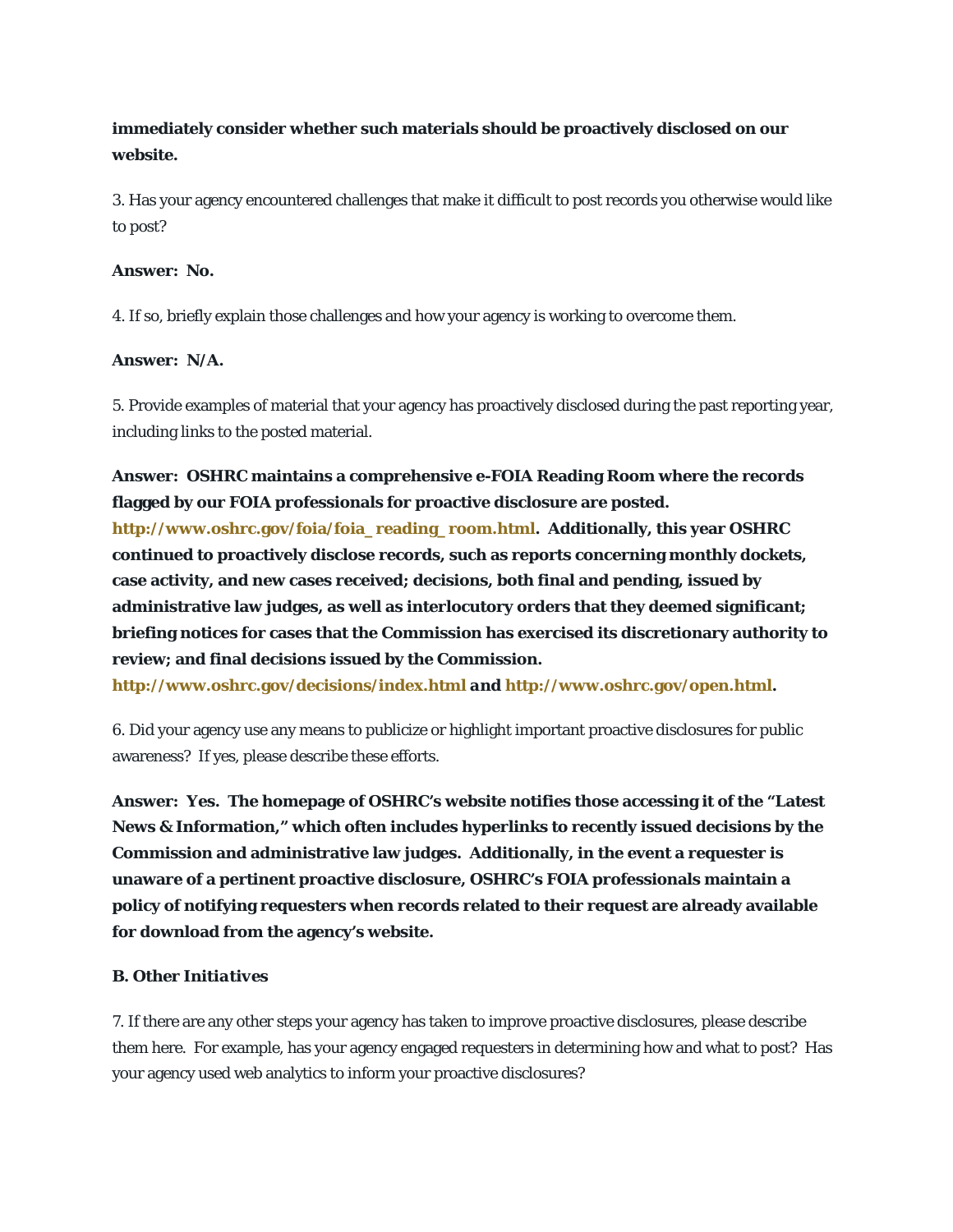**Answer: The Chief FOIA Officer works to maintain open lines of communication between the FOIA Requester Service Center and key agency personnel. The inclusion of OIP's FOIA infographic in the agency's handbook for new employees reminds them of their role in identifying records suitable for proactive disclosure.** 

### *Section IV: Steps Taken to Greater Utilize Technology*

A key component of the President's FOIA Memorandum was the direction to "use modern technology to inform citizens about what is known and done by their Government." In addition to using the internet to make proactive disclosures, agencies should also be exploring ways to utilize technology in responding to requests.

Please answer the following questions to describe how your agency is utilizing technology to improve its FOIA administration and the public's access to information. You should also include any additional information that that describes your agency's efforts in this area.

#### *A. Making Material Posted Online More Useful*

1. Beyond posting new material, is your agency taking steps to make the posted information more useful to the public, especially to the community of individuals who regularly access your agency's website?

**Answer: No. However, decisions issued by both levels of adjudication at OSHRC, which are of particular interest to the regulated community, are easily accessed on the agency's website via a dropdown menu that organizes the decisions by year. The website's search function allows any individual to research a topic of interest using natural word searches. Also, records that OSHRC posts on its dedicated FOIA webpage and in its comprehensive e-FOIA Reading Room are posted in the most useful format (both PDF and/or HTML file types). Records are also posted in the same format on the website's Open Government page. Additionally, FOIA professionals are trained to provide any voluntary feedback received from requesters to the Chief FOIA Officer for review and evaluation.** 

2. If yes, please provide examples of such improvements.

#### **Answer: N/A.**

# *B. Other Initiatives*

3. Did your agency successfully post all four quarterly reports for Fiscal Year 2016?

#### **Answer: Yes.**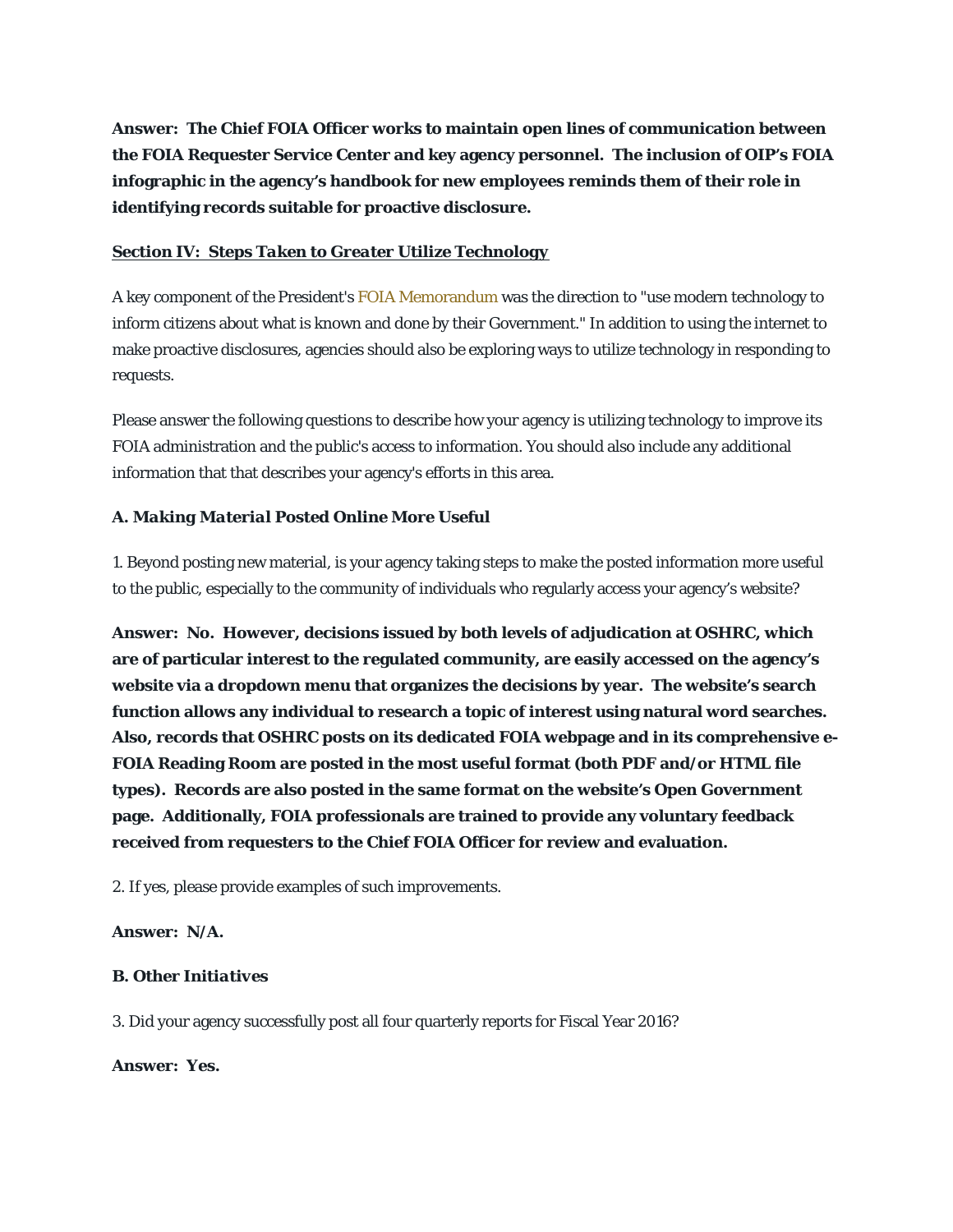4. If your agency did not successfully post all quarterly reports, with information appearing on FOIA.gov, please explain why and provide your agency's plan for ensuring that such reporting is successful in Fiscal Year 2017.

#### **Answer: N/A.**

# *Section V: Steps Taken to Improve Timeliness in Responding to Requests and Reducing Backlogs*

The President's FOIA Memorandum and the DOJ's 2009 FOIA Guidelines have emphasized the importance of improving timeliness in responding to requests. This section of your Chief FOIA Officer Report addresses both time limits and backlog reduction. Backlog reduction is measured both in terms of numbers of backlogged requests or appeals and by looking at whether agencies closed their ten oldest requests, appeals, and consultations.

*For the figures required in this Section, please use the numbers contained in the specified sections of your agency's 2016 Annual FOIA Report and, when applicable, your agency's 2015 Annual FOIA Report.*

#### *A. Simple Track*

Section VII.A of your agency's Annual FOIA Report, entitled "FOIA Requests – Response Time for All Processed Requests," includes figures that show your agency's average response times for processed requests. For agencies utilizing a multi-track system to process requests, there is a category for "simple" requests, which are those requests that are placed in the agency's fastest (non-expedited) track, based on the low volume and/or simplicity of the records requested.

1. Does your agency utilize a separate track for simple requests?

#### **Answer: Yes**

2. If so, for your agency overall in Fiscal Year 2016, was the average number of days to process simple requests twenty working days or fewer?

#### **Answer: Yes.**

3. Please provide the percentage of requests processed by your agency in Fiscal Year 2016 that were placed in your simple track.

#### **Answer: 94% of all requests (63/67), 97% of perfected requests (63/65)**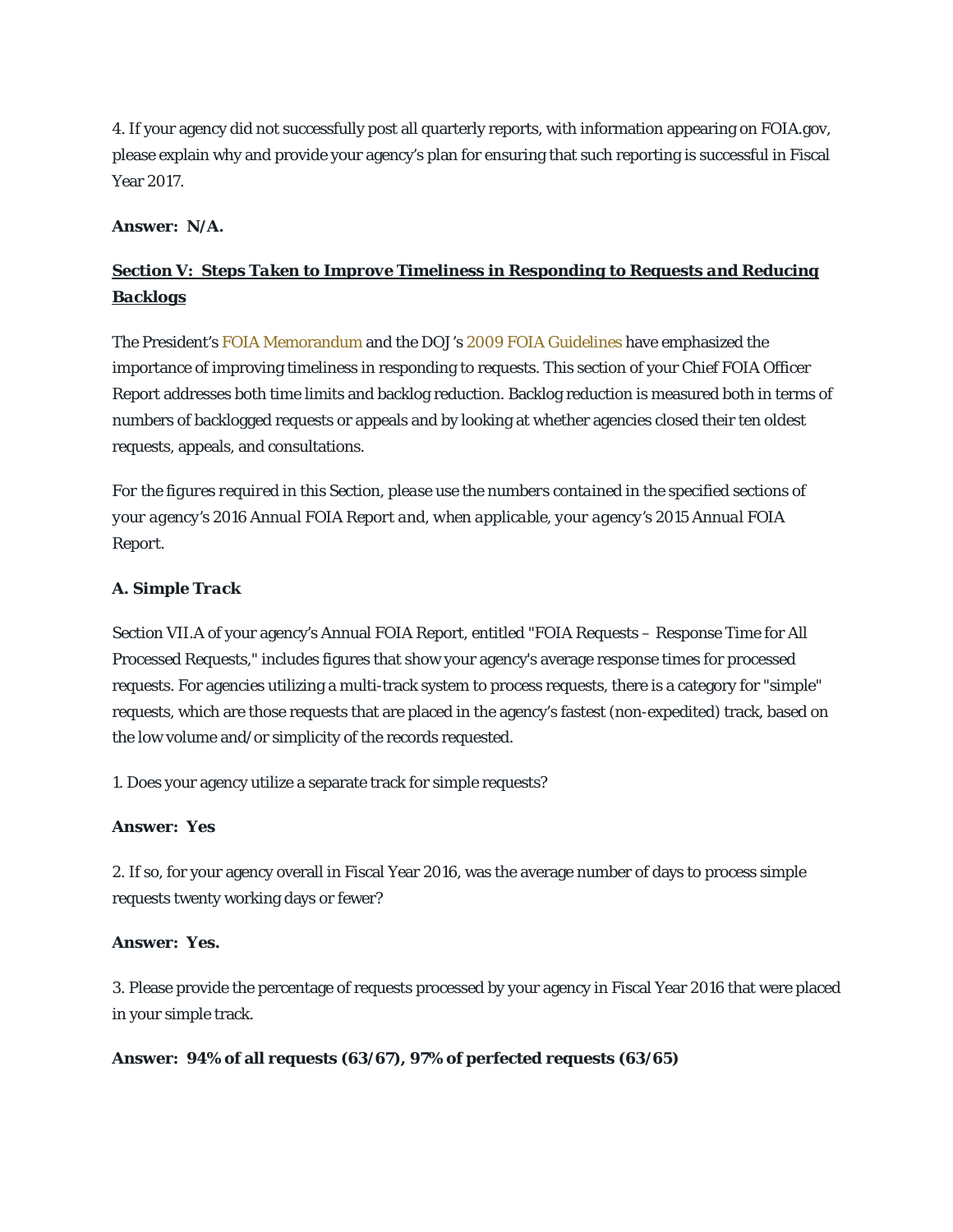4. If your agency does not track simple requests separately, was the average number of days to process all non-expedited requests twenty working days or fewer?

# **Answer: N/A.**

# *B. Backlogs*

Section XII.A of your agency's Annual FOIA Report, entitled "Backlogs of FOIA Requests and Administrative Appeals" shows the numbers of any backlogged requests or appeals from the fiscal year. You should refer to these numbers from your Annual FOIA Reports for both Fiscal Year 2015 and Fiscal Year 2016 when completing this section of your Chief FOIA Officer Report.

# **BACKLOGGED REQUESTS**

5. If your agency had a backlog of requests at the close of Fiscal Year 2016, did that backlog decrease as compared with the backlog reported at the end of Fiscal Year 2015? If not, explain why and describe the causes that contributed to your agency not being able reduce its backlog.

# **Answer: N/A.**

6. If not, explain why and describe the causes that contributed to your agency not being able to reduce its backlog. When doing so, please also indicate if any of the following were contributing factors:

- An increase in the number of incoming requests.
- $\bullet$  A loss of staff.
- An increase in the complexity of the requests received. If possible, please provide examples or briefly describe the types of complex requests contributing to your backlog increase.
- Any other reasons please briefly describe or provide examples when possible.

# **Answer: N/A.**

7. If you had a request backlog please report the percentage of requests that make up the backlog out of the total number of requests *received* by your agency in Fiscal Year 2016.

# **Answer: N/A.**

# **BACKLOGGED APPEALS**

8. If your agency had a backlog of appeals at the close of Fiscal Year 2016, did that backlog decrease as compared with the backlog reported at the end of Fiscal Year 2015? If not, explain why and describe the causes that contributed to your agency not being able reduce backlog.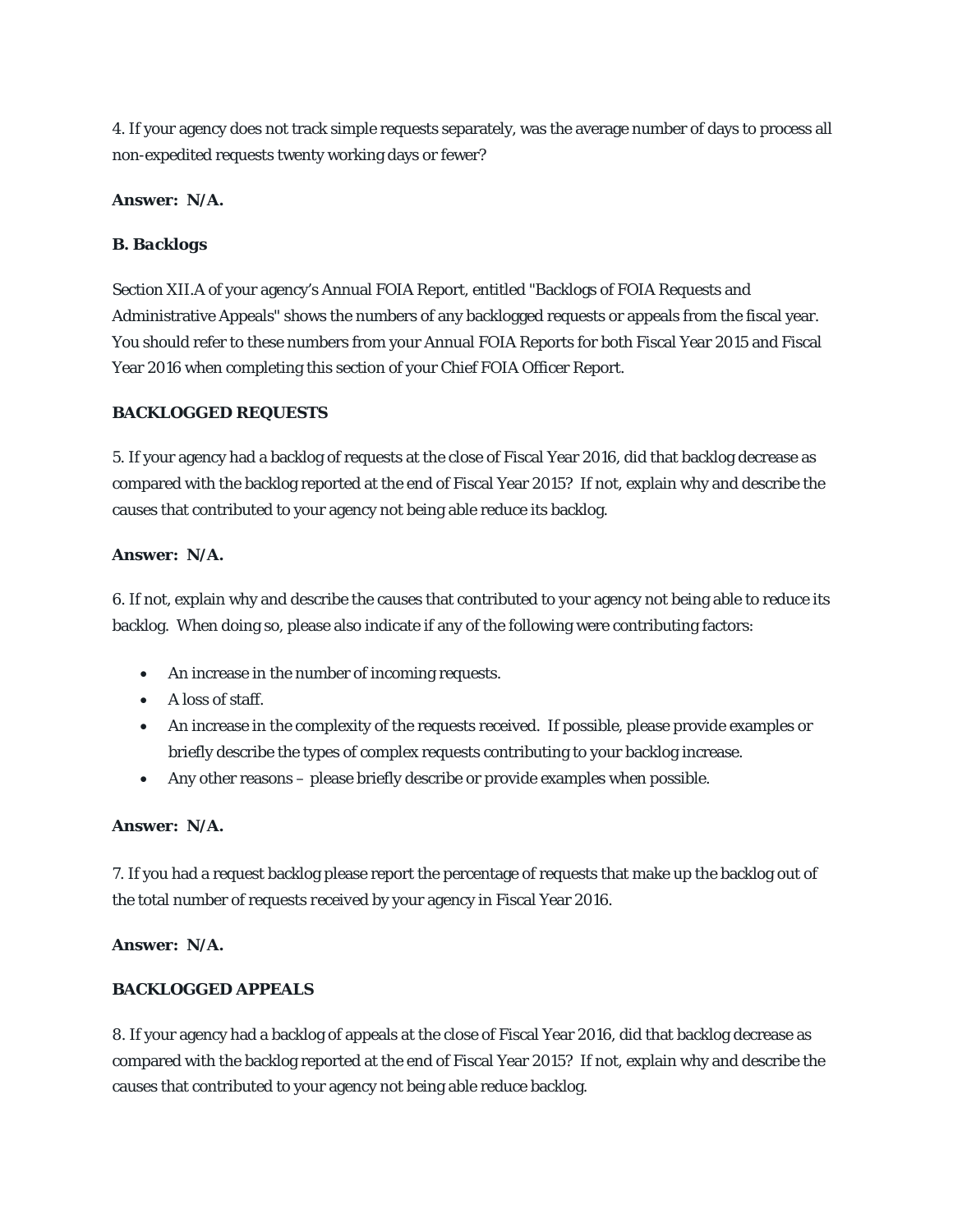# **Answer: N/A.**

9. If not, explain why and describe the causes that contributed to your agency not being able to reduce its backlog. When doing so, please also indicate if any of the following were contributing factors:

- An increase in the number of incoming appeals.
- A loss of staff.
- An increase in the complexity of the requests received. If possible, please provide examples or briefly describe the types of complex requests contributing to your backlog increase.
- Any other reasons please briefly describe or provide examples when possible.

# **Answer: N/A.**

10. If you had an appeal backlog please report the percentage of appeals that make up the backlog out of the total number of appeals received by your agency in Fiscal Year 2016. If your agency did not receive any appeals in Fiscal Year 2016 and/or has no appeal backlog, please answer with "N/A."

#### **Answer: N/A.**

# *C. Status of Ten Oldest Requests, Appeals, and Consultations*

Section VII.E, entitled "Pending Requests – Ten Oldest Pending Requests," Section VI.C.(5), entitled "Ten Oldest Pending Administrative Appeals," and Section XII.C., entitled "Consultations on FOIA Requests – Ten Oldest Consultations Received from Other Agencies and Pending at Your Agency," show the ten oldest pending requests, appeals, and consultations. You should refer to these numbers from your Annual FOIA Reports for both Fiscal Year 2015 and Fiscal Year 2016 when completing this section of your Chief FOIA Officer Report.

#### **TEN OLDEST REQUESTS**

11. In Fiscal Year 2016, did your agency close the ten oldest requests that were reported pending in your Fiscal Year 2015 Annual FOIA Report?

# **Answer: No pending requests at the end of Fiscal Year 2015.**

12. If no, please provide the number of these requests your agency was able to close by the end of the fiscal year, as listed in Section VII.E of your Fiscal Year 2015 Annual FOIA Report. If you had less than ten total oldest requests to close, please indicate that.

#### **Answer: N/A.**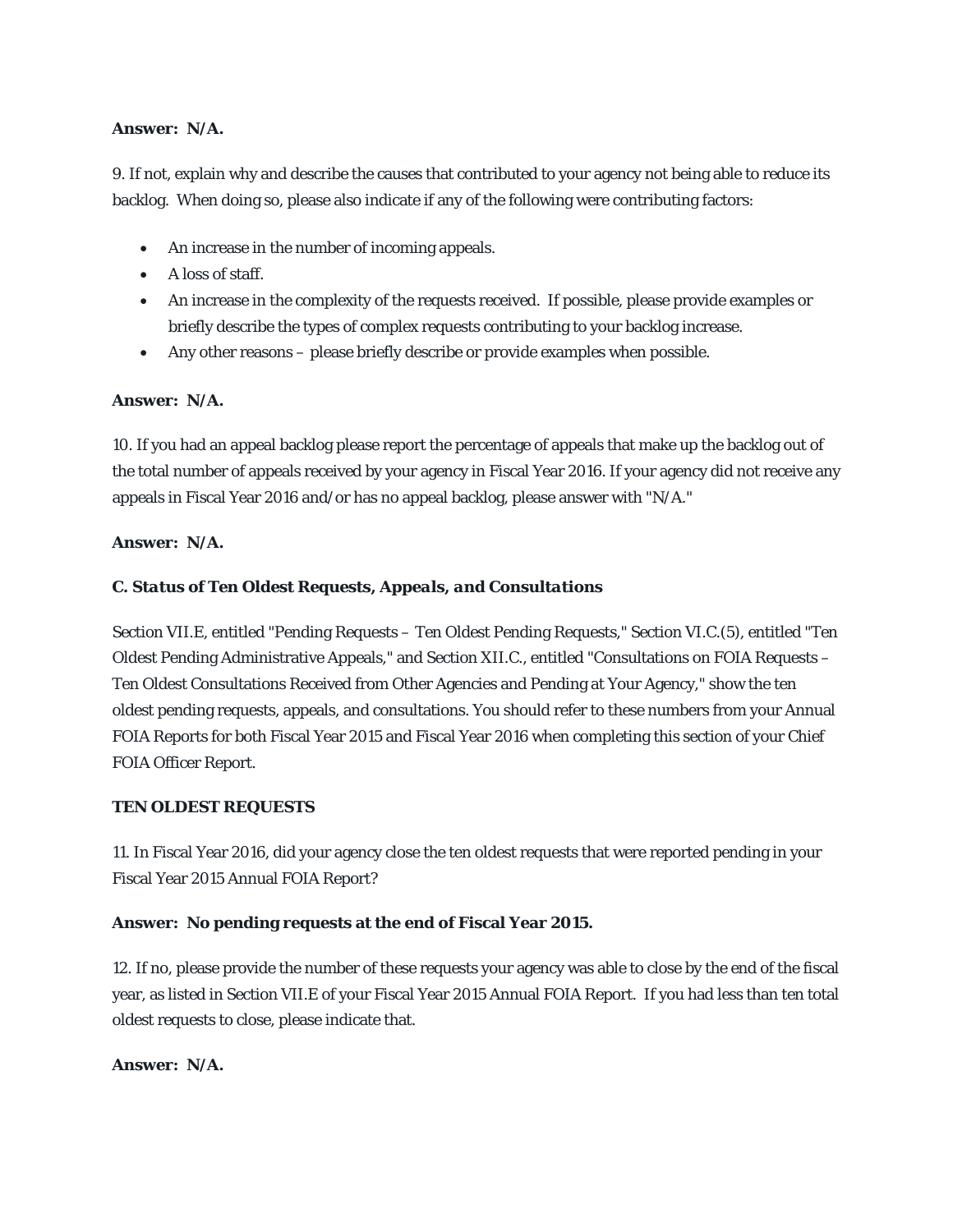13. Of the requests your agency was able to close from your ten oldest, please indicate how many of these were closed because the request was withdrawn by the requester. If any were closed because the request was withdrawn, did you provide any interim responses prior to the withdrawal?

#### **Answer: N/A.**

#### **TEN OLDEST APPEALS**

14. In Fiscal Year 2016, did your agency close the ten oldest appeals that were reported pending in your Fiscal Year 2015 Annual FOIA Report?

#### **Answer: N/A.**

15. If no, please provide the number of these appeals your agency was able to close by the end of the fiscal year, as listed in Section VII.C.(5) of your Fiscal Year 2015 Annual FOIA Report. If you had less than ten total oldest appeals to close, please indicate that.

#### **Answer: N/A.**

### **TEN OLDEST CONSULTATIONS**

16. In Fiscal Year 2016, did your agency close the ten oldest consultations that were reported pending in your Fiscal Year 2015 Annual FOIA Report?

#### **Answer: N/A.**

17. If no, please provide the number of these consultations your agency was able to close by the end of the fiscal year, as listed in Section XII.C. of your Fiscal Year 2015 Annual FOIA Report. If you had less than ten total oldest consultations to close, please indicate that.

### **Answer: N/A.**

#### *E. Additional Information on Ten Oldest Requests, Appeals, and Consultations & Plans*

18. Briefly explain any obstacles your agency faced in closing its ten oldest requests, appeals, and consultations from Fiscal Year 2015.

#### **Answer: N/A.**

19. If your agency was unable to close any of its ten oldest requests because you were waiting to hear back from other agencies on consultations you sent, please provide the date the request was initially received